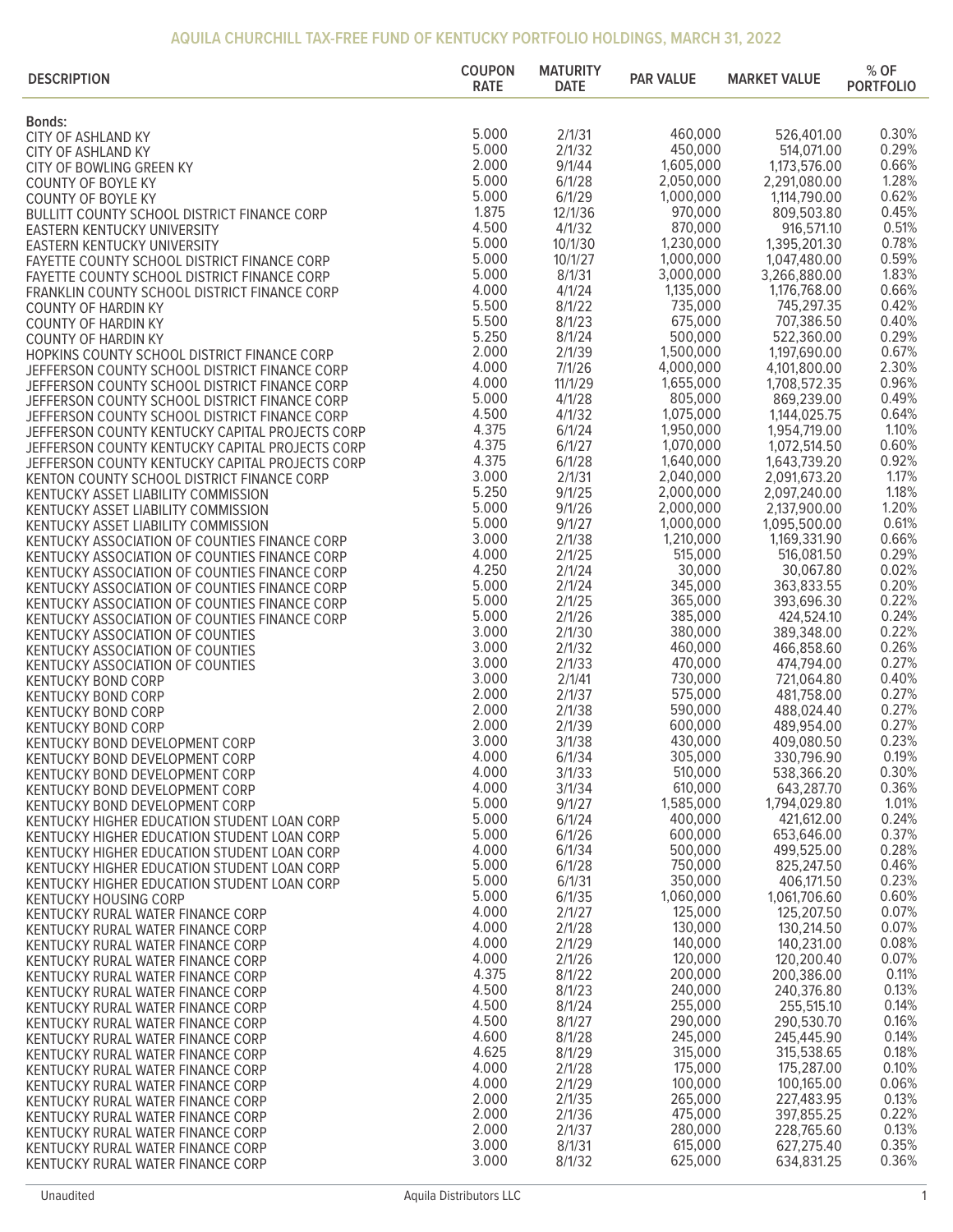## **AQUILA CHURCHILL TAX-FREE FUND OF KENTUCKY PORTFOLIO HOLDINGS, MARCH 31, 2022**

| <b>DESCRIPTION</b>                                                                                         | <b>COUPON</b><br><b>RATE</b> | <b>MATURITY</b><br><b>DATE</b> | <b>PAR VALUE</b>       | <b>MARKET VALUE</b>          | $%$ OF<br><b>PORTFOLIO</b> |
|------------------------------------------------------------------------------------------------------------|------------------------------|--------------------------------|------------------------|------------------------------|----------------------------|
| KENTUCKY RURAL WATER FINANCE CORP                                                                          | 3.000                        | 8/1/33                         | 580,000                | 588,212.80                   | 0.33%                      |
| COMMONWEALTH OF KENTUCKY                                                                                   | 5.000                        | 6/15/34                        | 1,640,000              | 1,775,414.80                 | 1.00%                      |
| COMMONWEALTH OF KENTUCKY                                                                                   | 4.000                        | 4/15/27                        | 2,250,000              | 2,418,975.00                 | 1.36%                      |
| KENTUCKY STATE PROPERTY & BUILDING COMMISSION                                                              | 5.000                        | 2/1/28                         | 1,000,000              | 1,139,980.00                 | 0.64%                      |
| KENTUCKY STATE PROPERTY & BUILDING COMMISSION                                                              | 4.000                        | 4/1/26                         | 625,000                | 637,781.25                   | 0.36%                      |
| KENTUCKY STATE PROPERTY & BUILDING COMMISSION                                                              | 4.000                        | 4/1/27                         | 655,000                | 668,394.75                   | 0.37%                      |
| KENTUCKY STATE PROPERTY & BUILDING COMMISSION                                                              | 5.000                        | 10/1/25                        | 1,000,000<br>1,500,000 | 1,047,480.00                 | 0.59%                      |
| KENTUCKY STATE PROPERTY & BUILDING COMMISSION                                                              | 5.000<br>5.000               | 10/1/29<br>8/1/23              | 770,000                | 1,571,220.00<br>801,824.10   | 0.88%<br>0.45%             |
| KENTUCKY STATE PROPERTY & BUILDING COMMISSION                                                              | 5.000                        | 8/1/33                         | 3,000,000              | 3,258,840.00                 | 1.83%                      |
| KENTUCKY STATE PROPERTY & BUILDING COMMISSION<br>KENTUCKY STATE PROPERTY & BUILDING COMMISSION             | 5.000                        | 8/1/32                         | 5,000,000              | 5,434,750.00                 | 3.05%                      |
| KENTUCKY STATE PROPERTY & BUILDING COMMISSION                                                              | 5.000                        | 2/1/31                         | 2,500,000              | 2,744,125.00                 | 1.54%                      |
| KENTUCKY STATE PROPERTY & BUILDING COMMISSION                                                              | 5.000                        | 11/1/27                        | 2,040,000              | 2,288,064.00                 | 1.28%                      |
| KENTUCKY STATE PROPERTY & BUILDING COMMISSION                                                              | 5.000                        | 11/1/28                        | 1,425,000              | 1,595,643.75                 | 0.89%                      |
| KENTUCKY STATE PROPERTY & BUILDING COMMISSION                                                              | 5.000                        | 5/1/33                         | 1,000,000              | 1,185,140.00                 | 0.66%                      |
| KENTUCKY STATE PROPERTY & BUILDING COMMISSION                                                              | 4.000                        | 10/1/30                        | 1,400,000              | 1,492,526.00                 | 0.84%                      |
| KENTUCKY STATE PROPERTY & BUILDING COMMISSION                                                              | 5.000                        | 4/1/23                         | 1,000,000              | 1,031,930.00                 | 0.58%                      |
| KENTUCKY STATE PROPERTY & BUILDING COMMISSION                                                              | 5.000                        | 4/1/29                         | 1,000,000              | 1,130,030.00                 | 0.63%                      |
| KENTUCKY STATE PROPERTY & BUILDING COMMISSION                                                              | 5.000                        | 5/1/30<br>5/1/36               | 2,000,000<br>500,000   | 2,256,280.00<br>559,240.00   | 1.26%                      |
| KENTUCKY STATE PROPERTY & BUILDING COMMISSION                                                              | 5.000<br>5.000               | 5/1/24                         | 1,490,000              | 1,579,489.40                 | 0.31%<br>0.89%             |
| KENTUCKY STATE PROPERTY & BUILDING COMMISSION                                                              | 5.000                        | 5/1/25                         | 1,015,000              | 1,099,965.65                 | 0.62%                      |
| KENTUCKY STATE PROPERTY & BUILDING COMMISSION<br><b>KENTUCKY TURNPIKE AUTHORITY</b>                        | 5.000                        | 7/1/30                         | 4,030,000              | 4,392,095.50                 | 2.46%                      |
| <b>KENTUCKY TURNPIKE AUTHORITY</b>                                                                         | 5.000                        | 7/1/31                         | 1,715,000              | 1,908,023.25                 | 1.07%                      |
| <b>KENTUCKY TURNPIKE AUTHORITY</b>                                                                         | 5.000                        | 7/1/33                         | 2,925,000              | 3,251,722.50                 | 1.82%                      |
| <b>KENTUCKY TURNPIKE AUTHORITY</b>                                                                         | 5.000                        | 7/1/31                         | 1,200,000              | 1,437,852.00                 | 0.81%                      |
| <b>KENTUCKY TURNPIKE AUTHORITY</b>                                                                         | 5.000                        | 7/1/30                         | 1,000,000              | 1,009,610.00                 | 0.57%                      |
| <b>KENTUCKY TURNPIKE AUTHORITY</b>                                                                         | 5.000                        | 7/1/29                         | 5,000,000              | 5,048,050.00                 | 2.83%                      |
| <b>KENTUCKY STATE UNIVERSITY</b>                                                                           | 4.000                        | 11/1/34                        | 300,000                | 332,004.00                   | 0.19%                      |
| <b>KENTUCKY STATE UNIVERSITY</b>                                                                           | 4.000                        | 11/1/36                        | 310,000                | 341,458.80                   | 0.19%                      |
| <b>KENTUCKY STATE UNIVERSITY</b>                                                                           | 4.000                        | 11/1/38                        | 740,000                | 811,276.80                   | 0.45%                      |
| LEWIS COUNTY SCHOOL DISTRICT FINANCE CORP                                                                  | 2.000<br>4.000               | 2/1/39<br>9/1/29               | 1,600,000<br>3,600,000 | 1,272,784.00<br>3,770,136.00 | 0.71%<br>2.11%             |
| LEXINGTON-FAYETTE URBAN COUNTY GOVERNMENT<br>LEXINGTON-FAYETTE URBAN COUNTY AIRPORT BOARD                  | 5.000                        | 7/1/28                         | 1,555,000              | 1,569,756.95                 | 0.88%                      |
| LEXINGTON-FAYETTE URBAN COUNTY AIRPORT BOARD                                                               | 5.000                        | 7/1/29                         | 400,000                | 403,796.00                   | 0.23%                      |
| LEXINGTON-FAYETTE URBAN COUNTY AIRPORT BOARD                                                               | 5.000                        | 7/1/31                         | 750,000                | 757,117.50                   | 0.42%                      |
| LOGAN COUNTY SCHOOL DISTRICT FINANCE CORP                                                                  | 4.000                        | 4/1/33                         | 575,000                | 604,164.00                   | 0.34%                      |
| LOGAN COUNTY SCHOOL DISTRICT FINANCE CORP                                                                  | 4.000                        | 4/1/34                         | 615,000                | 645,952.95                   | 0.36%                      |
| LOUISVILLE AND JEFFERSON COUNTY METROPOLITAN SEWER DIST                                                    | 4.500                        | 5/15/30                        | 1,920,000              | 2,040,921.60                 | 1.14%                      |
| LOUISVILLE/JEFFERSON COUNTY METROPOLITAN GOVERNMENT                                                        | 5.000                        | 10/1/27                        | 2,710,000              | 2,828,047.60                 | 1.58%                      |
| LOUISVILLE/JEFFERSON COUNTY METROPOLITAN GOVERNMENT                                                        | 5.000                        | 10/1/31                        | 3,500,000              | 3,892,000.00                 | 2.18%                      |
| LOUISVILLE/JEFFERSON COUNTY METROPOLITAN GOVERNMENT                                                        | 3.000                        | 10/1/43<br>6/1/41              | 2,610,000<br>1,000,000 | 2,386,740.60<br>977,220.00   | 1.34%                      |
| LOUISVILLE & JEFFERSON COS VISITORS AND CONVENTION COMM                                                    | 3.125<br>4.250               | 5/1/22                         | 915,000                | 917,113.65                   | 0.55%<br>0.51%             |
| LOUISVILLE/JEFFERSON COUNTY METROPOLITAN GOVERNMENT<br>LOUISVILLE/JEFFERSON COUNTY METROPOLITAN GOVERNMENT | 4.250                        | 5/1/23                         | 695,000                | 704,424.20                   | 0.39%                      |
| LOUISVILLE/JEFFERSON COUNTY METROPOLITAN GOVERNMENT                                                        | 5.000                        | 5/1/33                         | 2,270,000              | 2,410,740.00                 | 1.35%                      |
| LOUISVILLE REGIONAL AIRPORT AUTHORITY                                                                      | 5.000                        | 7/1/23                         | 2,070,000              | 2,146,900.50                 | 1.20%                      |
| LOUISVILLE REGIONAL AIRPORT AUTHORITY                                                                      | 5.000                        | 7/1/26                         | 2,325,000              | 2,449,852.50                 | 1.37%                      |
| LOUISVILLE REGIONAL AIRPORT AUTHORITY                                                                      | 5.000                        | 7/1/27                         | 1,895,000              | 1,995,908.75                 | 1.12%                      |
| MOREHEAD STATE UNIVERSITY                                                                                  | 5.000                        | 4/1/29                         | 1,000,000              | 1,076,490.00                 | 0.60%                      |
| MOREHEAD STATE UNIVERSITY                                                                                  | 4.000                        | 4/1/31                         | 1,000,000              | 1,044,510.00                 | 0.59%                      |
| MURRAY ELECTRIC PLANT BOARD                                                                                | 3.000                        | 12/1/35                        | 1,380,000              | 1,401,583.20                 | 0.79%                      |
| MURRAY STATE UNIVERSITY                                                                                    | 4.500                        | 3/1/30<br>9/1/35               | 1,850,000<br>1,230,000 | 1,966,383.50<br>1,226,137.80 | 1.10%                      |
| MURRAY STATE UNIVERSITY                                                                                    | 3.000<br>2.000               | 2/1/38                         | 620,000                | 502,522.40                   | 0.69%<br>0.28%             |
| <b>CITY OF NEWPORT KY</b><br>NORTHERN KENTUCKY UNIVERSITY                                                  | 3.000                        | 9/1/40                         | 990,000                | 951,003.90                   | 0.53%                      |
| PARKING AUTHORITY OF RIVER CITY INC                                                                        | 4.750                        | 6/1/27                         | 1,000,000              | 1,035,730.00                 | 0.58%                      |
| PARKING AUTHORITY OF RIVER CITY INC                                                                        | 2.000                        | 12/1/33                        | 780,000                | 672,250.80                   | 0.38%                      |
| PARKING AUTHORITY OF RIVER CITY INC                                                                        | 2.000                        | 12/1/34                        | 800,000                | 674,408.00                   | 0.38%                      |
| PARKING AUTHORITY OF RIVER CITY INC                                                                        | 2.000                        | 12/1/35                        | 810,000                | 668,598.30                   | 0.37%                      |
| <b>COUNTY OF ROWAN KY</b>                                                                                  | 4.000                        | 6/1/30                         | 835,000                | 893,675.45                   | 0.50%                      |
| <b>COUNTY OF ROWAN KY</b>                                                                                  | 4.000                        | 6/1/31                         | 865,000                | 924,364.95                   | 0.52%                      |
| SCOTT COUNTY SCHOOL DISTRICT FINANCE CORP                                                                  | 4.000                        | 2/1/32                         | 2,000,000              | 2,224,720.00                 | 1.25%                      |
| SHELBY COUNTY SCHOOL DISTRICT FINANCE CORP                                                                 | 4.000                        | 2/1/28<br>2/1/29               | 3,200,000<br>2,440,000 | 3,440,320.00<br>2,614,020.80 | 1.93%<br>1.47%             |
| SHELBY COUNTY SCHOOL DISTRICT FINANCE CORP<br>UNIVERSITY OF KENTUCKY                                       | 4.000<br>4.000               | 5/1/39                         | 1,000,000              | 1,072,180.00                 | 0.60%                      |
| UNIVERSITY OF KENTUCKY                                                                                     | 3.000                        | 4/1/39                         | 2,715,000              | 2,698,737.15                 | 1.51%                      |
| UNIVERSITY OF LOUISVILLE                                                                                   | 3.000                        | 9/1/32                         | 1,235,000              | 1,255,278.70                 | 0.70%                      |